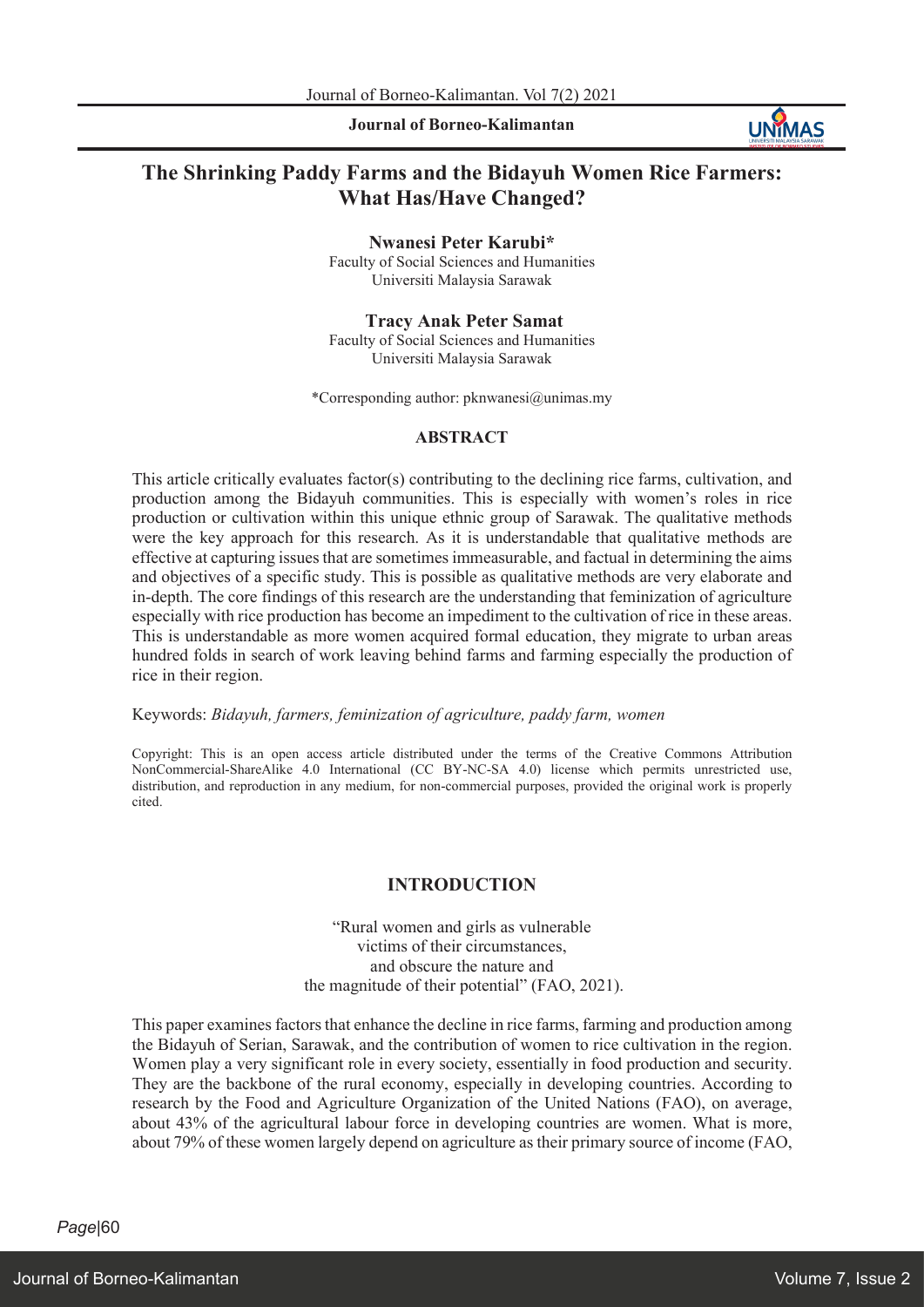2009). In essence, women are of vital importance to rural economies. Rearing poultry and small livestock and growing food crops and vegetables, they are responsible for some 60% to 80% of food production in developing societies and countries. According to FAO (2009), in many farming communities, women are the main custodians of knowledge on crop varieties and the selection and preservation of seeds. For example, in some regions of Sub-Sahara Africa, women may cultivate as many as 120 different plants alongside the cash crops managed by men. In developing countries in Africa, Asia, and the Pacific, women typically work 12 to 13 hours per week more than men; yet women's contributions are often 'invisible' and unpaid (FAO, 2009).

Women's involvement in food production and security is not a new phenomenon. This is because, from the onset of human civilization, women have participated in farming activities. Often, employing traditional knowledge or new technologies, and world view to sustain their livelihoods, protect the community's food bank, and, at the same time, preserve the biodiversity of their respective areas. Likewise, over the centuries, Bidayuh women have continued cultivating the land. Hence, the success stories of the past Bidayuh rice harvest will never be completed without the roles and activities of their womenfolk. However, today, a journey along many Bidayuh villages and farms have shown that rice farms are either being replaced with cash crops or increasingly shrinking in size and production level<sup>1</sup>.

Yet, a step back in time reveals a completely different scenario of rice production among the Bidayuh communities. For example, according to a member of the community, in the 1970s and 1980s, rice cultivation or paddy farms in these communities were in 100 folds or plots of land. One of the elders described it as *rantau,* meaning rice farms that stretched as long as eyes can see and were owned by many families. The harvest was bountiful then. The locals described it as *kurit*. According to the elder, this is because the people will go home joyfully with many *guni* bags as possible. Unfortunately, today this level of production or harvest is no longer attainable. Nowadays these farms are outgrown by heavy bushes, rubber, oil palm plantations, and sometimes, patches of pepper farms. Indeed, rice farm production is dwindling at an alarming rate. Ironically, the state and federal governments are strongly advocating for an increase in agricultural production and input. It is these inexplicable differences in rice cultivation and production that provoked the following research questions: what are the social factor(s) affecting rice production among Bidayuh communities? How vital is the role of Bidayuh women in rice production in their community?

# **BACKGROUND**

Sarawak is diverse in nature, ethnicity, and religion. Although this region has witnessed varying outside migrations, the majority of those inhabiting this unique land are its indigenous people. Their uniqueness is depicted in their customs, arts, foods, and lifestyle. The Minority Rights Groups International (2017) states that Sarawak has a population of almost 2.5 million, made up of some 26 different ethnic groups. The non-Muslim indigenous groups are collectively called Dayaks. One of the prominent ethnic groups of Sarawak is the Bidayuh.

<sup>1</sup> Ironically, rice cultivation in other parts of Sarawak or Malaysia is not much different. According to the Malaysian Star online of 15 March 2016, Malaysia is still heavily reliant on imports to feed her population, despite efforts to be more self-sustainable. According to the Agriculture and Agro-Based Industry Minister, Datuk Seri Ahmad Shabery Cheek, "Malaysia's food import bill was RM45.39bil last year" (Carvalho, 2016). The article continues, "In the same year, our food export was only RM27bil, so the efforts to reduce the RM18bil deficit are a huge responsibility for the Government". Unfortunately, a holistic discourse on the state of rice cultivation in Malaysia as a whole is outside the scope of this article.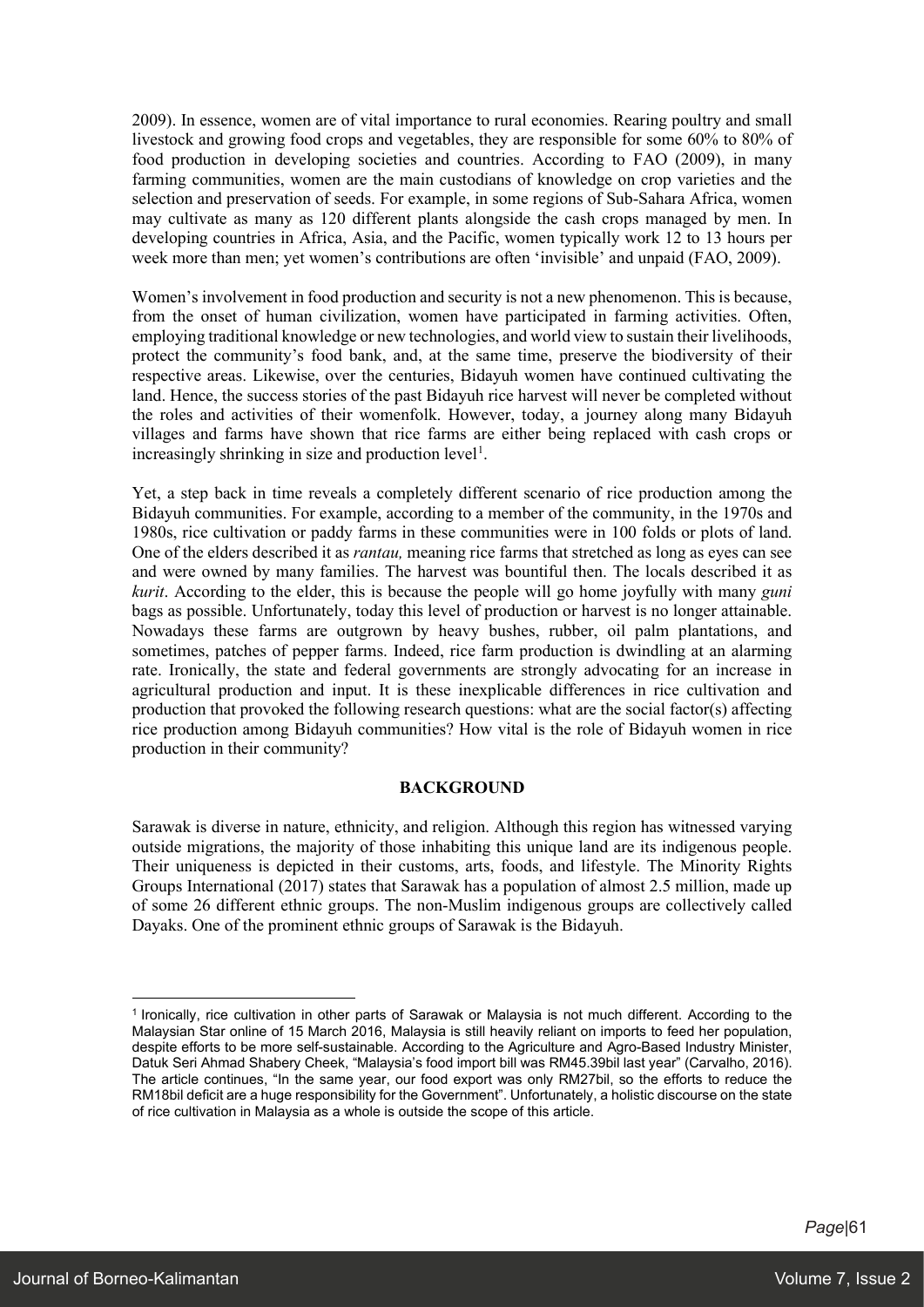Although classified as one ethnic group in Sarawak, there are various sub-groups among the Bidayuh. Two noticeable differences among these sub-groups are languages and locations, but the sub-groups trace their lineages to the same ancestry. By and large, the various dialects spoken by the Bidayuhs can be classified as follows: Bukar Bidayuh, Singai Bidayuh, Biatah Bidayuh, Semban Bidayuh, Bau-Jagoi Bidayuh, and Tebakang Bidayuh (TheBorneoPost, 2010). Given this cultural variation, this study will only focus on rice cultivation among women in Bukar-Sadung Bidayuh who are mainly located in Serian District.

The Bidayuh are mostly agrarian but with the introduction of formal education, and their approximate to the cities, many have taken up jobs in either the public or private sectors. Yet, many still maintain their farms in their traditional homestead. With agriculture, the Bidayuh are synonymous with rice and pepper productions, with fruits and vegetables planted on the periphery of their farms and family gardens. But latterly, many Bidayuh families have embraced oil palm plantation. The Bidayuh community can be described as a gendered society, with some forms of gender roles being practiced. For example, pepper farming is often associated with male-driven activity, while rice is synonymous with female labour. There are two types of rice farms in our study areas, Kampung Prangkan and Kampung Bugu, which are hill paddy (HP) and lowland paddy (LLP) or wet paddy. The main method of rice farming in the study area is slash-and-burn and shifting cultivation.

The hill paddy as the name implies is rice farm on the hill or mountain slopes. This type of farming has been practiced for hundreds of years but has gradually reduced in size and practice. Because of the tedious nature of hill paddy, this practice among the Bidayuh in the past involved many members of the community. The hill paddy (or known as *nahuk* among the Bidayuhs of the Serian region) cultivation begins with the clearing of grasses and cutting down of tall trees. According to one elder, this is easier compared to the lowland or wet paddy. The elder stated this is because the hill paddy involves more men labour than the lowland paddy. The men have to cut down the trees, an act known as *birabak*, which is a gender role designated for the male members of their community. The trees are left to rot (between 3-5 weeks) and then burnt. This is a typical slashand-burn farming practiced in the study areas. The next stage involves clearing the burnt trees, and finally, planting (*ngirakan*) of rice seedlings. The planting is usually carried out by the farm owners with their immediate family members, that is the husband, wife, children, and/or in-laws. Then, during the planting, men are needed make the holes on the soil with dibbles, while the women follow behind them to fill the holes with paddy grains or seedlings. During this planting activity, most of the men in the village will suspend their activities in the pepper farms to participate in the planting because the planting is expected to be completed in one day, and also for security purposes<sup>2</sup>. This is known as *nuruk*. After the planting, the weeding of the rice paddy follows. This task is mainly performed by women, usually the owner of the paddy farm. Harvesting, on the other hand, involves both males and females. Nonetheless, it was observed during the fieldwork, women perform about 87% of the tasks of weeding. It is followed by winnowing (*nayap*). However, there are some differences between hill and lowland paddy cultivation in relation to male or female labour participation. In LLP farmlands the males' core duties are clearing the tall and thick grasses and cutting down trees. These grasses and trees are often left to dry before they are burnt and be part of the farm fertilizer. Often, this is where the task of the men stops, and women ensure that other important tasks such as weeding, ensuring waterways are not blocked, preventive measures to keep insects and birds away from the rice pod in rice/paddy farming continue to the end. So, while the men are involved in the planting, the women will do the weeding, processing, cooking and selling the rice grains. Men are only partly involved in the harvesting and winnowing.

 $2$  To guide against wildlife attacks or mischievous males from other kampungs.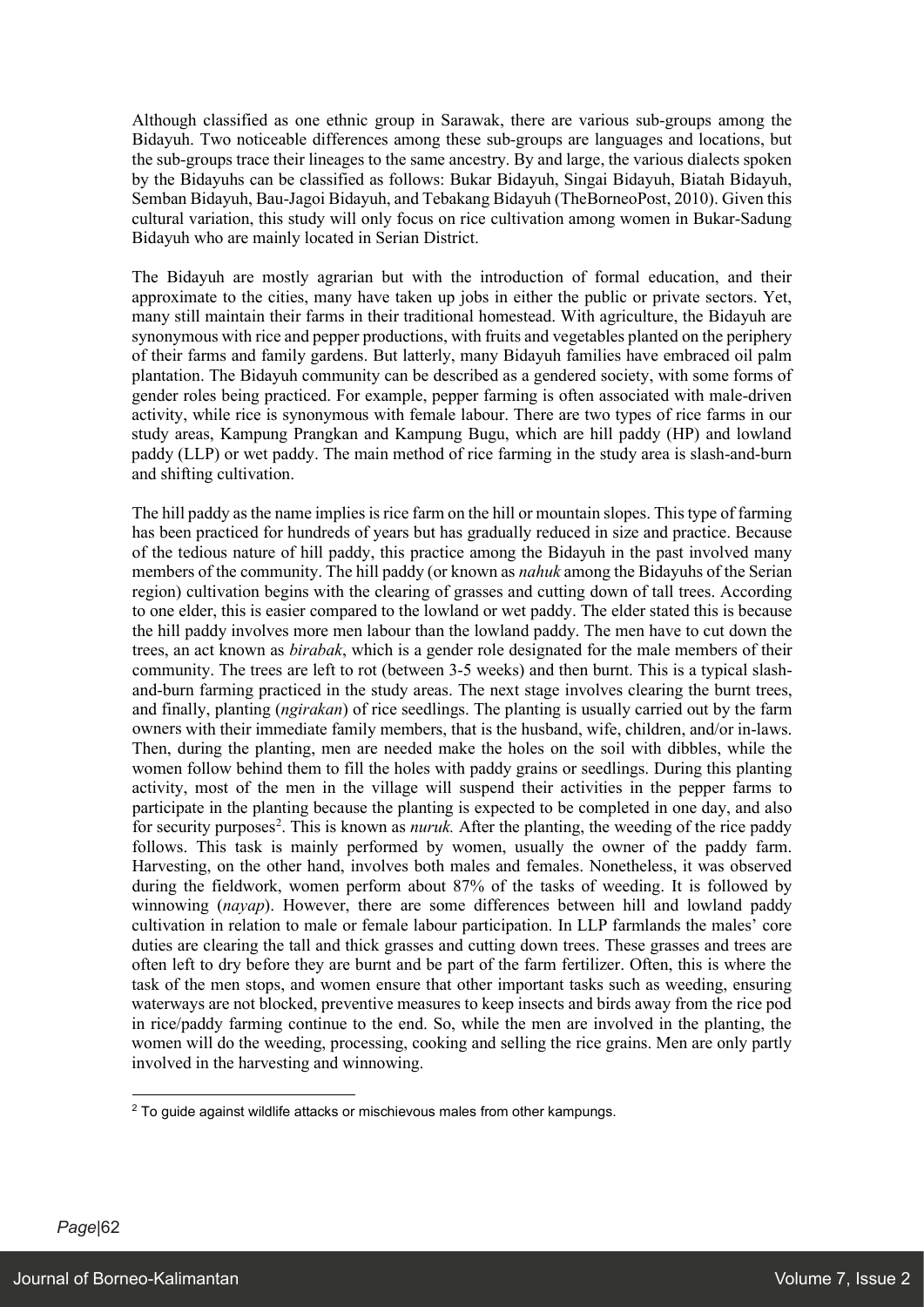Unlike the hill paddy, the lowland paddy also requires communal cooperation (or *pingirih*, or *gotong royong* in the Malay language). But usually, there are more female participants compared to male participants during *pengirih*. Even so, only the male host with an additional one or two men would participate. These could be the host's children and in-laws. These male participants' tasks are usually to sharpen the tools, and sometimes cut down thick grasses (*nahuk*) and during the weeding season. Additionally, the men work during the weeding to create an irrigation system for the rice field.

Unfortunately, the hill paddy cultivation is fast being forgotten or abandoned by rice farmers in the area. Thisis because the work istedious, and the *pingirih* is hardly practiced by the community members.

## **LITERATURE REVIEW**

Subsistence rice farmers all over the world have continued to witness a great decline in subsistence rice cultivation. Different writers (see Shelley, Takahashi-Nosaka, Kano-Nakata, Haque and Inukai, 2016; Cultural and Educational Interchange [CULCON], 2003) have attributed this reduction to various factors, particularly the changes in their demographic profile. For example, in the late 1950s and early 1960s, about half of Japan's population lived in rural areas and half of all households farmed rice. Thus, in 1950, there were over six million farm households in Japan.

According to an online article by CULCON:

As Japan's economy recovered in the 1950s and entered a period of high growth, young adults left their farm homes to take jobs in the cities. Many never returned, leaving no one to take over the family farm. The population increased in the cities, and nearby villages turned into suburbs as houses and apartments sprang up in farmers' fields. Expanding cities and faster train transportation made it possible for more farmers to work at urban jobs (2003).

Shiji (2016), based on his study of Kerala rice production, stated that the area under rice cultivation and rice production has more or less shown a consistent decline. Shiji (2016) argues that farmers convert their arable land to cultivate cash crops, despite rice being the staple food in the state. The author noted the major factors that cause depletion of rice cultivation are related to the socio-cultural and economic changes in the state. A similar trend is becoming a common phenomenon in most rural areas of Sarawak.

Furthermore, many have argued, with the improvement of women's education, introduction of export processing zones (EPZs) in places like Malaysia and Singapore, most female graduates are now following the footsteps of their male counterparts by migrating to the urban areas in search of paid jobs (see Heng, 1994; Khoo and Pirie, 1984; Kusago, 1998). This changes the popular notion of feminization of agriculture in these countries. Feminization of agriculture refers to the rising share of farm work undertaken by women. This raises questions about the changing character of rural agriculture, particularly with regards to women's social and economic roles. The feminization of farm labour has meant that women are contributing labour resources to food production and therefore directly contributing to food security (Asadullah and Kambhampati, 2021). Kelkar (2007) observed that feminization of agriculture is the trend towards the increased number of women and agricultural production appears to be linked with a variety of factors, such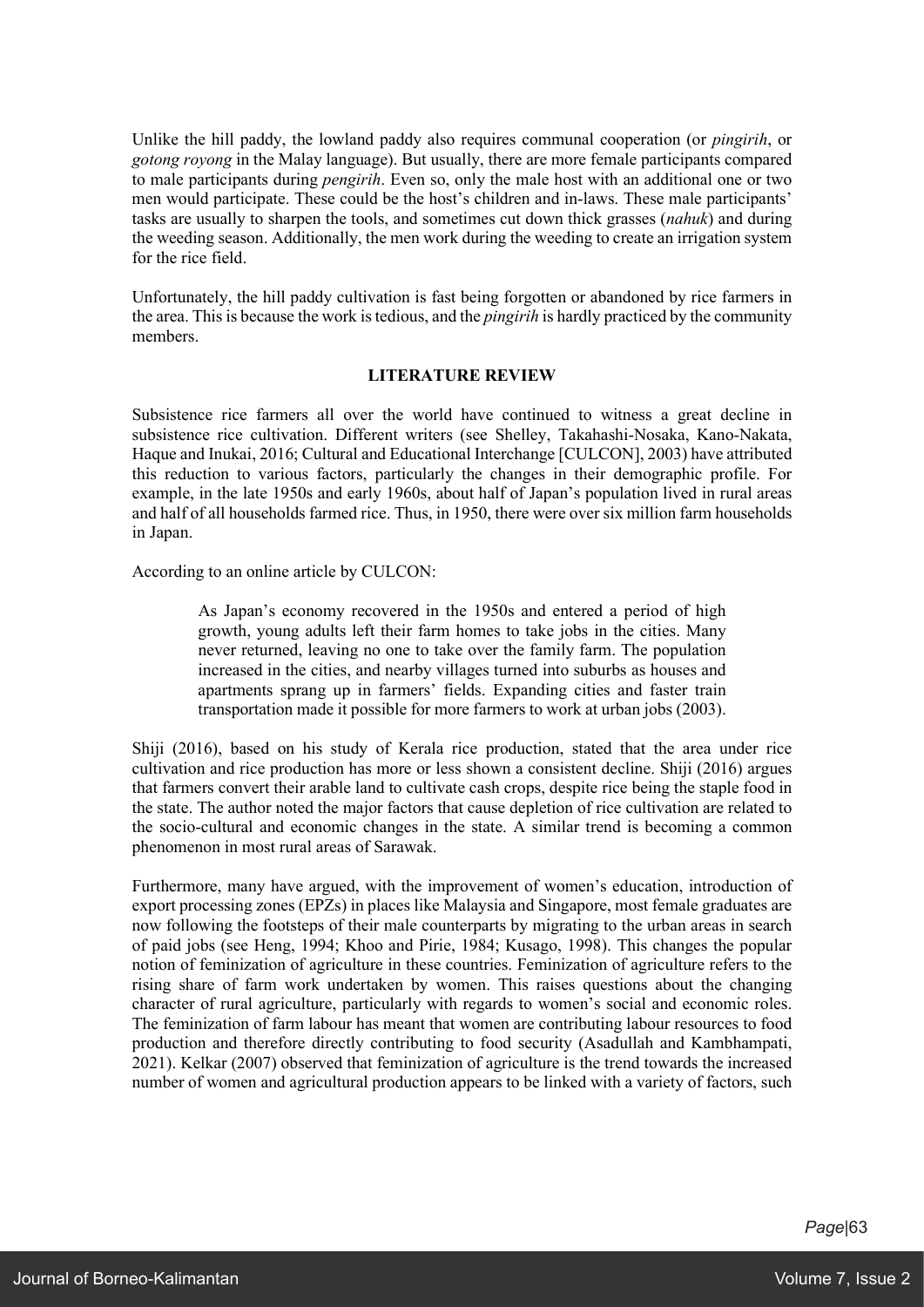as male rural out-migration, the growing number of households headed by women, and the development labour-intensive cash crops.

Joliya et al. (2017) described the feminization of agriculture in India:

Agriculture, the single largest production endeavour in India, contributing 25 percent of GDP, is increasingly becoming a female activity. The agriculture sector employs 4/5th of all economically active women in the country, 48% of India's self-employed farmers are women. There are 75 million women engaged in dairying against 15 million men, and 20 women million in animal husbandry as compared to 1.5 million men.

Critics like Sujaya (2006, p.5), argued that feminization of agriculture is caused by increased "casualization" of work, unprofitable crop production, and distress migration of men "for higher casual work in agriculture and non-agriculture sectors", leaving women to take up low paid casual work in agriculture. Thus, Sujaya (2006) maintained, women's livestock activities have been conventionally viewed as an extension of domestic work around the house, sometimes if it fits their work, no economic incentives are given for economic development.

The above illustrations are empirically factual. However, it is obvious that in many countries, the baby-girl educational drive has changed the demography of the university population. Essentially, as pointed out earlier, most female graduates would rather seek employment in the urban areas than work in the rice farm in agricultural sector for that matter. Indeed, the feminization of agriculture or rice farm, to some extent contributed to the shrinking rice farms among the Bidayuh communities. This understanding will be substantiated with data from our study areas.

## **METHODOLOGY**

Qualitative methods are effective at capturing issues that are sometimes immeasurable but factual in determining the aims and objectives of the specific study. It is a method that researchers use to understand how research participants make sense or meaning of their social realities in their environments. Although sometimes several trials, lengthy follow-up, and probing are needed, these processes enhance the quality of the data and ensure that questions are adequately answered. Thus, getting candid information often requires time, trust, rapport, triangulation, and observation. This is where qualitative research become a vital and encompassing approach. According to Metso & Le Feuvre (2006), from an epistemological point of view, qualitative research is often thought to value subjective and personal meanings and is said to be conducive to giving a voice to the most marginalised groups in society. Yet, Metso & Le Feuvre (2006, p.6) said that feminists claim it is impossible to conduct research that is free from subjective bias. This is because they doubt the possibility of discovering scientific 'truth' that could exist totally outside the context of the knower. The use of qualitative methods for this study enhances both the quality and quantity of data gathered from the field. More importantly, the research instruments that are used in qualitative research provide avenues for in-depth interviews and empirical observation. These instruments are designed to ensure face-to-face interactions and empirical observations. Accordingly, the fieldwork questions were designed using unstructured and open-ended questions aimed at gathering quality data.

This study's target group is predominantly women in the study areas. Some male respondents were interviewed. This was to avoid bias and one-sided data, and to enhance the validity of the data. Target groups (male and female) were chosen from those between 45 and 73 years old. The target pool is to ensure historical and contemporary details and facts were accurately presented.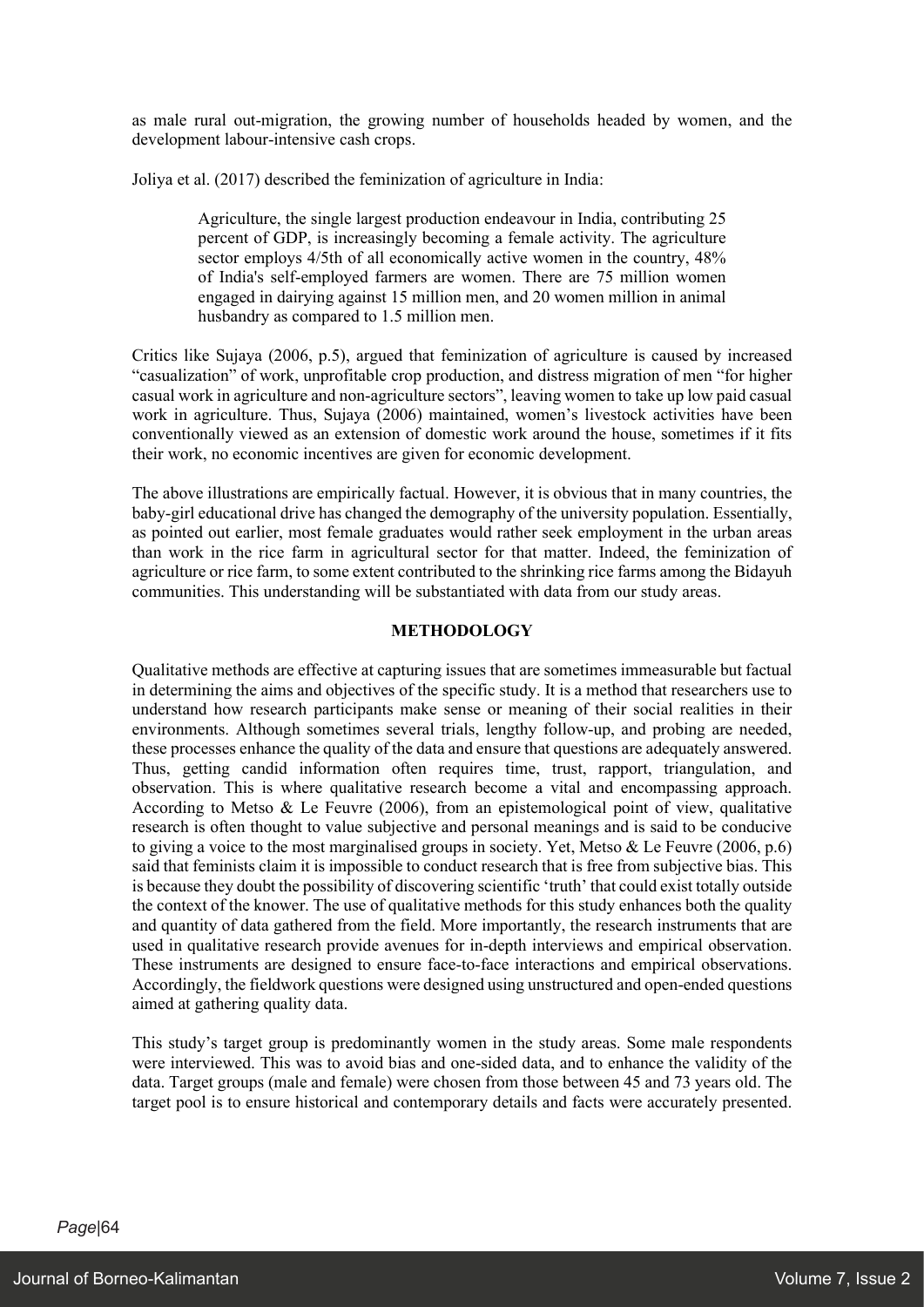This also ensures that respondents' knowledge of their community's paddy farms, and rice production is recalled with limited subjectivity. The historical content helped to shed concrete light on what has gone wrong or changed in the past 20 years or more with the Bidayuh and paddy farms. Other details of the target group include years of farming experience, knowledgeability of Bidayuh rice culture and communal setting, and the member is a resident of the studied villages but could be living in Kuching or Serian, or other nearby towns. Having farmland and currently cultivating paddy is an added asset in the study.

#### **SAMPLING**

We applied a non-probability sampling (purposive sampling) in our study. At the end of data collection, 31 women and four men were interviewed and observed. The interviews took place in their rice farms. Three out of the four men were the spouses of three women respondents. The fourth male respondent was clearing the farm in preparation for rice planting. The youngest respondent was 41 years old while the oldest 67 years old at the time of the interview.

## **LOCATION OF RESEARCH**

Thisstudy was carried out in three different villages, namely Kampung Prangkan, Kampung Bugu and Kampung Prangkan-Merung. Serian town is the administrative centre of the Serian Division. It is located about 40 miles (64 km) from Kuching. This Division is mainly populated by the Bidayuh ethnic group. The Serian district is well connected to the rich hinterland, and it is the political and socio-economic hub of the division. The study areas are located about 26-40 kilometres from Serian town. In the 2010 census, the Serian district population was 90,763. About 65% of the population is Bidayuh. The other main ethnic groups are Iban, Chinese, and Malay (Department of Statistics Malaysia, 2010).

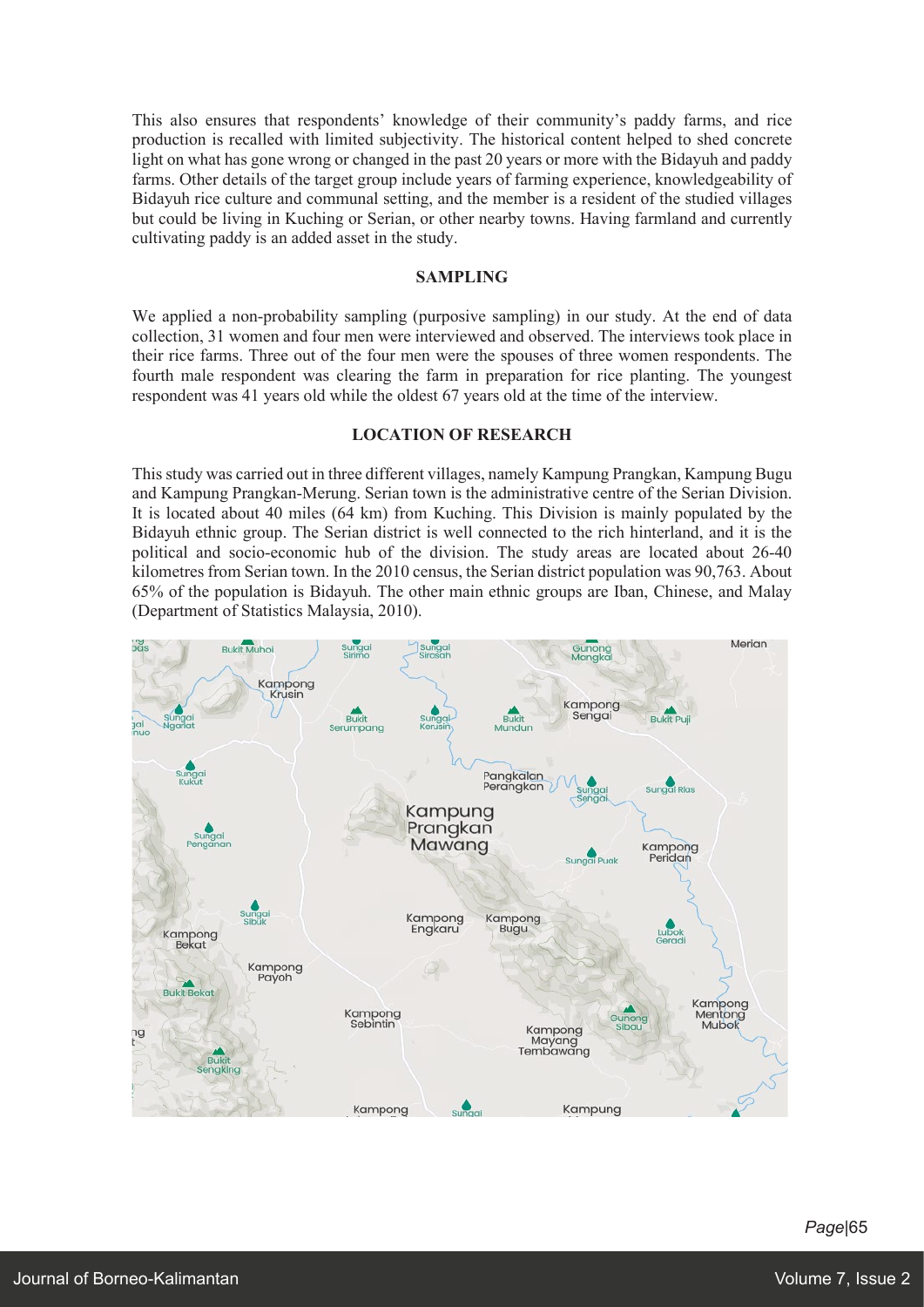## **FINDINGS AND DISCUSSIONS**

Human survival and continuity strongly hinge on 'work'. The notion of 'work' is to carry out a task through personal physical or mental ability. This work aims at actualizing a goal(s) either by force or necessity. Work is having meaning(s) that relates to a social framework, and it goes beyond organizational boundaries (see Roberts & Zietsma, 2018).

Hence, the gender theorists categorized work into Work Inside and Work Outside the home. Even though the latter is always associated with income, earnings are often assumed paramount. Yet, no society can survive or sustain growth without any of the two. Unlike many other rubrics by which you can establish which is more important, there is not much evidence of a cohort in both. Similarly, subsistence and mechanized farming could be viewed in a similar connotation. The former hardly contribute any financial benefit, while the latter ensures economic benefit. Nonetheless, subsistence or mechanized farming safeguards human survival and sustainability<sup>3</sup>. Rice cultivation could be associated with both (subsistence and mechanized farming) depending on researchers' area of study. It is work 'inside', when it is purely viewed as subsistence farming (food crop), and for family consumption. It is a work 'outside' the home when it is predominantly cultivated for income. However, this dual positioning of rice cultivation has influenced how the issue of paddy farming is perceived.

Rice is one of the most important grains on earth today. Thus, communities or countries that perceived it as income-generating source invest heavily in it, while communities or countries that perceived it as subsistence crop gradually reduce their commitments and investment in the cultivation and production of the grain. Farmers in our study areas cultivate the traditional rice varieties and fertilizers are never used. Farmers plant a single crop of rice per season, and from planting to harvest last between 3-4 months. It is on this understanding that data from the field examine factors undermining rice cultivation and growth in Kampung Prangkan, Kampung Bugu and Kampung Merung. Indeed, all the respondents in the study acknowledged the importance of rice as a staple food, source of delight, and essential to their customs, folklore, and celebration. One of the respondents put it this way, and bluntly too: "If we don't have rice, we cannot live!". Most of the respondents affirmed the statement by saying; "We cannot go a day without rice – I must eat rice every day". Such statements explicitly resonated with the essence of the place of rice to the people and culture of the Bidayuh communities.

Yet, it is a conundrum. Rice is the centre of their food culture, yet the number of people farming it and the cultivated lands are shrinking drastically. This is a puzzle that got most of the female respondents laughing and shaking their heads. Seven of the respondents simply raise their hands and say: "The new generation is not interested in this type of work anymore – they work in the cities". One of the male respondents simply answered: "We're living in a changing world". However, five respondents pointed out the fact that among the Bidayuh communities, rice has never been cultivated as a cash crop, and the new generation does not view it as a cash crop. This fuels their desire to seek employment in the cities for wages. They argued, "It's the new trend, we don't want them to be left behind". Another respondent went further to stress: "There is no work in the village, rice cultivation is only for the family consumption…no one in these villages plants rice to get rich, we just plant and harvest for our family consumption". Still, that does not explain why more women partake in rice cultivation than men. The 'we' which implies male and

<sup>&</sup>lt;sup>3</sup> The level or magnitude is outside the scope of this paper.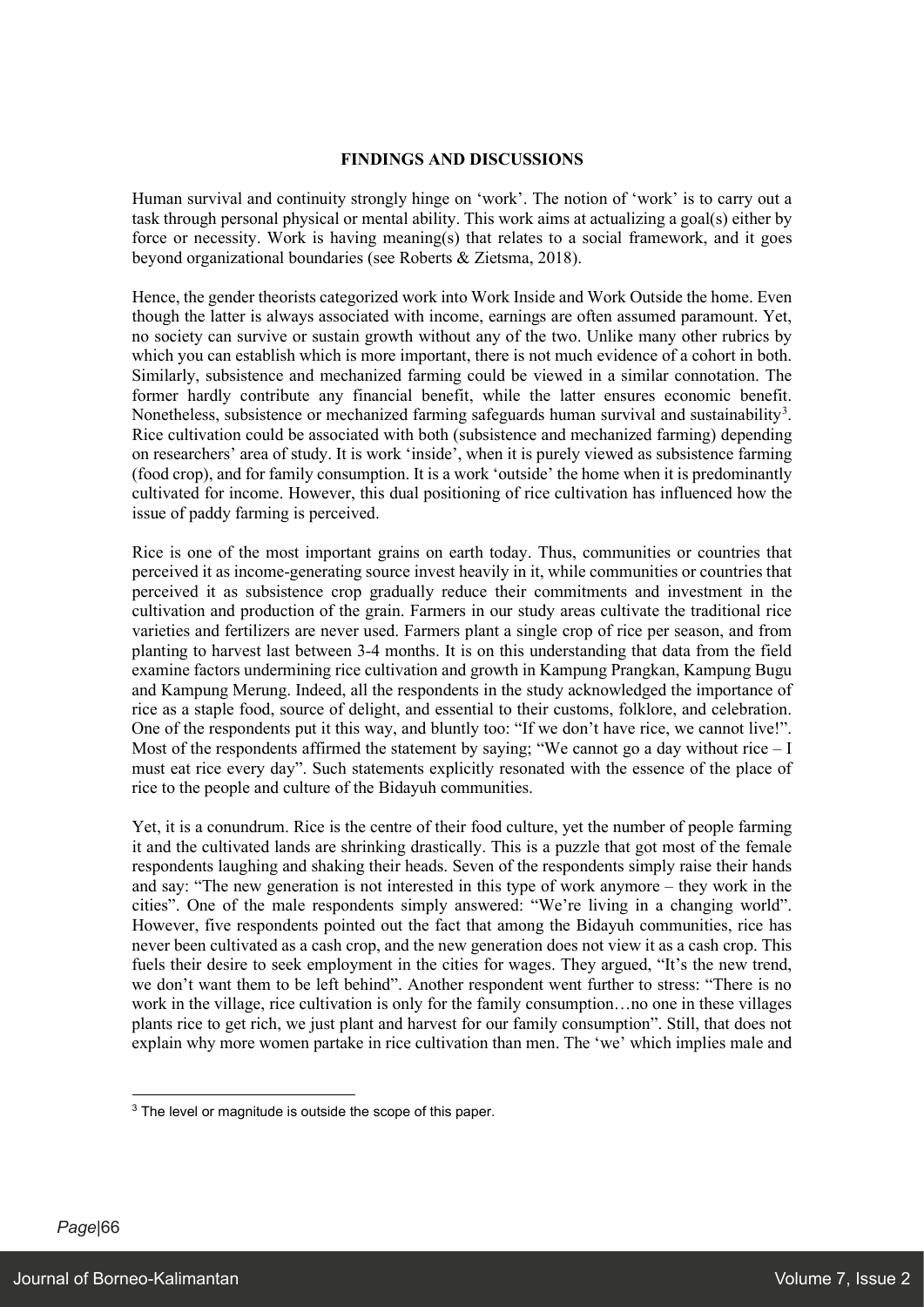female rice farmers, overshadows the understanding that 87%<sup>4</sup> of rice cultivation in the study areas are performed by women. Besides, they failed to make the connection that the more female members of these communities migrate to the urban areas, the likeliness the rice farm will continue to shrink in size.

In relations to the fact that more women are working in the rice farm than males, one respondent said: "My husband, like other husbands, preferred to work in the pepper farm during the rice harvest. However, they assist during the preparation and planting of the seedlings… which is why there are many women on the farm". The reference that most husbands work in the pepper farms echoes the economic power of pepper as a cash crop, and rice is for family consumption (food crop). Pepper is cultivated in the study areas, purely for monetary purposes (cash crops), it is hardly consumed in the homes. This is because the cash crop (pepper) is often seen as contributing to the standard of living of their families because of its cash value. Hence, its purchasing power is a significant component in contrast to rice. Consequently, given that rice hardly generates revenue in the study area, it is viewed as a subsistence crop in this paper.

Nonetheless, most male farmers working in the pepper farms did not answer the question (as women also participate in other farming activities including pepper farming): Why more women work on the rice farm? The answer lies in the cultural dimension of the Bidayuh people. Both males and females cultivate rice, however, women spend more time on the crop. In contrast, most male farmers participate in rice cultivation at the initial stage. Women are at the beginning and the end of the rice life cycle (vegetative growth stage, reproductive stage, and ripening). This commitment has indirectly resonated with the notion of feminization of agriculture. The case against the feminization of agriculture is by now a familiar reading and discourse.

Unfortunately, the same factor has impacted negatively on rice cultivation in the study areas. Hence, with education and marriage, most young women who would have replaced their ageing mothers and aunts in the rice farm have left for the cities for jobs or married out of their homestead. In fact, ten respondents claimed that their daughters currently work in the cities and have no interest in rice cultivation. One respondent addressed the issue as follows: "Two of my daughters now live Kuching. They work with the government department. How to ask them to work on the farm? They have good jobs…on weekends they simply eat, rest and sleep, … it's a better life than living in the village". This respondent laughed and added: "They already had a good job, why would they bother themselves with rice planting… that would be *palui!!!"*

Another respondent added, "it is not easy to convince young women or men to work in the rice farm these days. They work in the cities, and they are earning wages. They can easily buy rice in stores". One of the male respondents noted: "Many young people think it is a waste of time planting rice when you can buy 5kg for as little as RM10 (less than USD 2.5)". We challenged this perception by posing the following question to the respondents: What will become of rice farms and cultivation when their generation has moved on? The question produced different reactions from the respondents. Some simply shrug it off with a smile or laugh. Some showed real concern about the situation. In fact, the face and body language simply indicated a sign of hopelessness. Among these group phrases like "what to do? how to convince the young people to return to farm? Maybe when they reach our age, they return to the farm, I truly don't know!!" were very common and expressed with a shrug.

In addition to feminization of rice farming in the study areas, other factors also contribute to the shrinking rice farms which include the tools and technique of farming. Our observations in the

<sup>4</sup> This percentage is based on data from our fieldwork.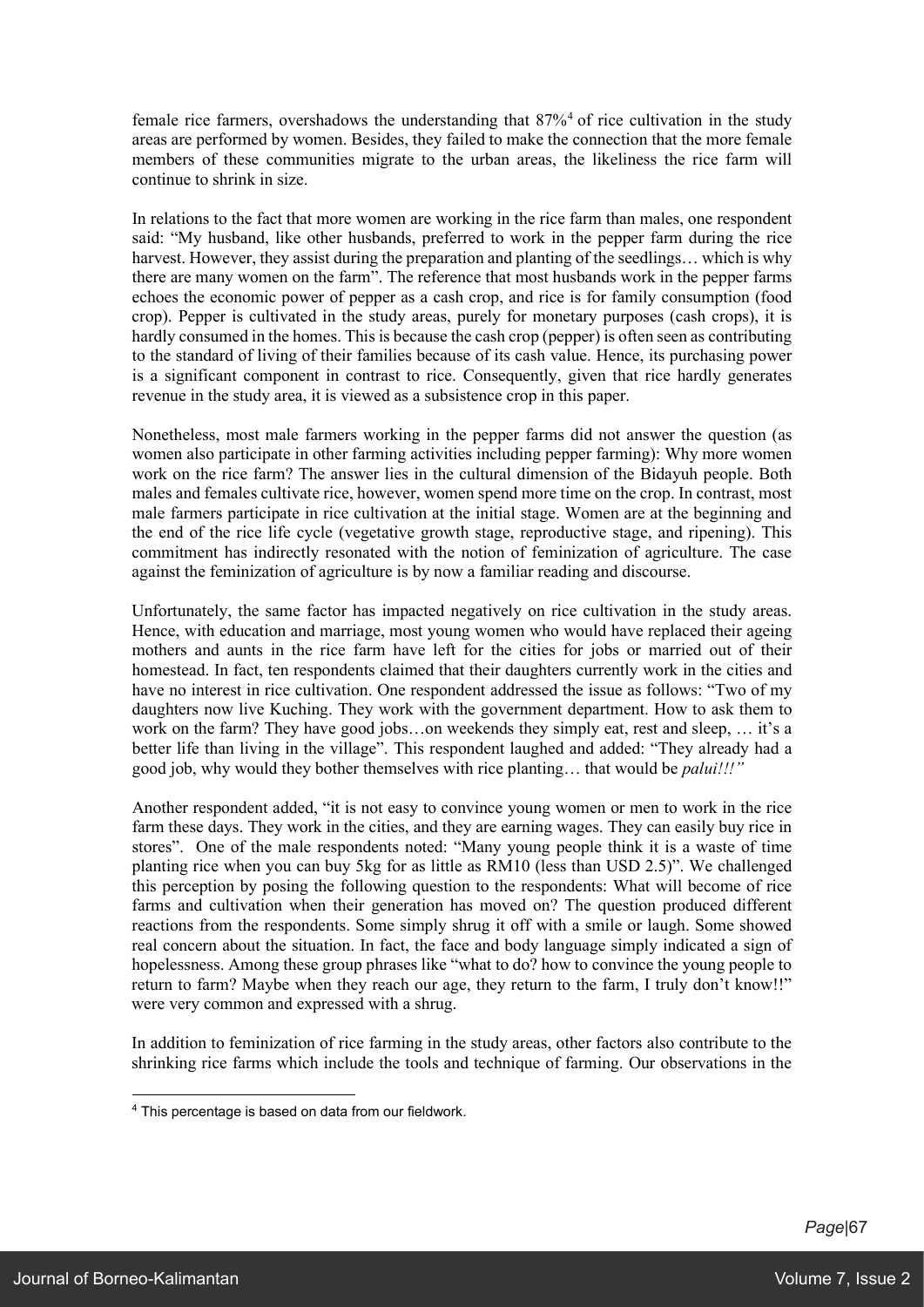field show local rice production or cultivation is still carried out with traditional tools and methods. The process has not changed a bit, except for the rice milling. To remove or separate the husk (dehusking) and bran, the respondents relied on modern machines to obtain the edible portion of the rice.

In comparison to rice production in Bario in Sarawak or Ubon Ratchathani Province in Thailand, the farming technique has changed from traditional to mechanization process. For instance, the East-West Center Research Projects (2020) witnessed a 1.4 percent increase in rice production in Thailand as a result of "concise rice production systems". By rice production systems, "we mean the host of socioeconomic (labour availability, mean age of farmers, gender composition), physiographic (water availability, temperature), infrastructural (roads, dams, ponds), and technological (on-farm mechanization) conditions that affect rice production (East-West Center Research Projects 2020)". They maintained:

With improved awareness of the relevant land-use processes and related socioeconomic patterns, we can develop more locally tailored strategies for sustained intensification of rice production, better investments in rice research and technology delivery, and more effective policy reforms that address livelihood and food security concerns of the most vulnerable populations in the region. Such findings may also have implications globally.

Conversely, even if there is an efficient rice production system in the study areas, it would yield a less favourable result. This is because of the over-reliance on female labour (or the feminization) of rice farming in the study areas. Hence, if there is a shortage of female rice farmers, the outcome will be most likely less production and utilization of land for rice farming. This understanding is clearly explained by the following respondents. According to Mdm.Rose:

I grow up hearing that 'knowledge, skills, and experience' are transferred from mothers to their daughters. This is very real from my experience. I learnt how to cook, cultivate rice, and perform other housework through what my mother taught me over the years. And by observing her on daily basis. To me, many things are swapped between mother and daughter. Some of this knowledge you can learn in schools.

Another respondent pointed out that: "We were prepared from an early age to work on the farm. Most young people learn by watching their parents or other family members, especially during the *pingri*. During the *pingri* women (and even now) women number more than the men (Bikoduh)". Confirming the status of women in agriculture, and other respondents—Bitatis, explains:

During my early days, a woman may not marry at the right time or by a man from our village or nearby villages, if they knew she's lazy or work on the farm. So, our mothers and grandmothers were constantly reminding us to join them on the farm. I think that's why women work hard on the farm and at home.

Indeed, Abun, another respondent, states:

It is very hard to bring young people to the farm these days. How to force them? Early in the morning, they're off to school…. And when they finish school, they want to work in the cities. But I don't blame them, we as people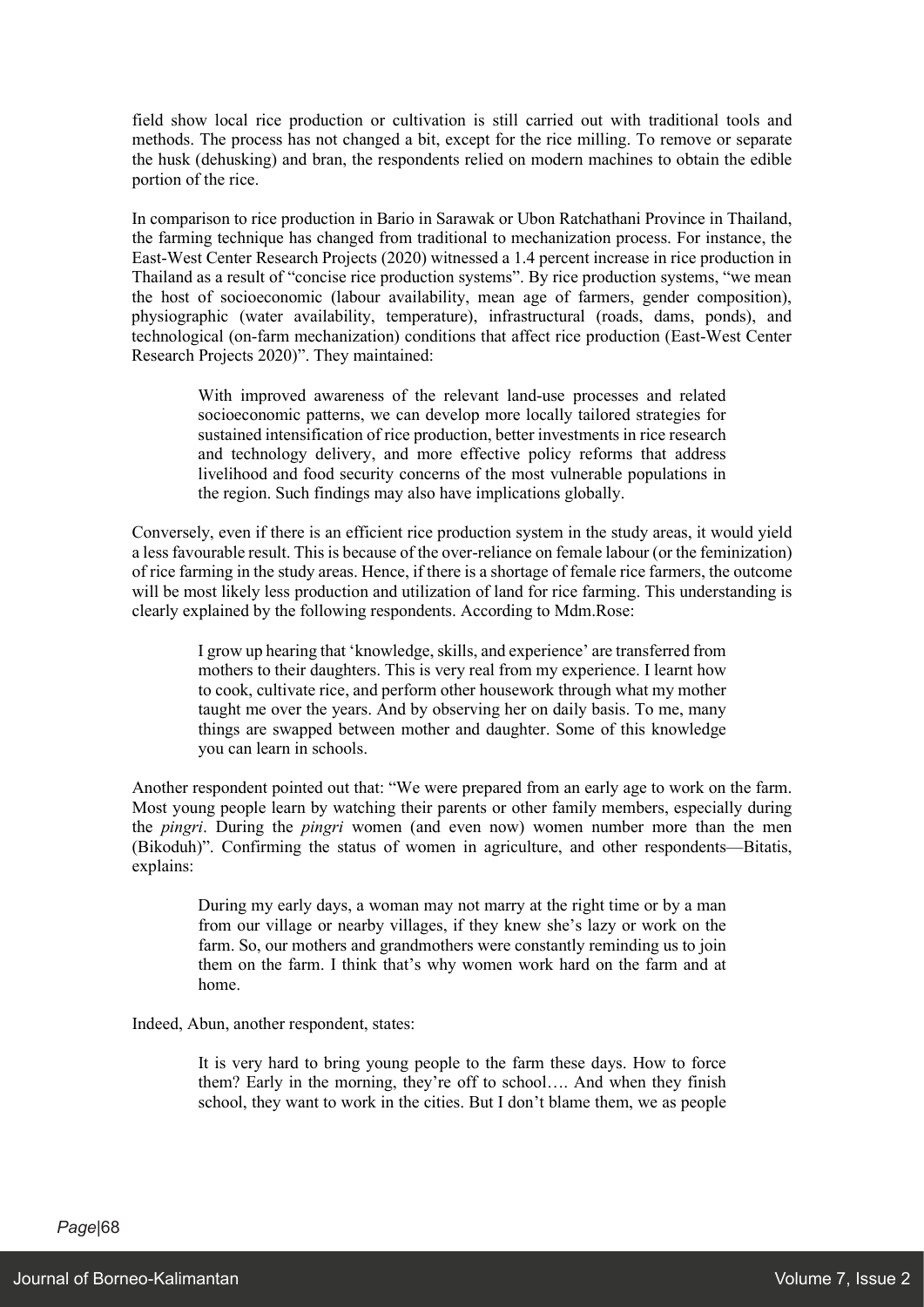have changed and we relied on cash to buy everything. Our rice cultivation is mainly for family consumption. Even then, you need to buy other family essentials. So, the young ones have different ideas and aspirations.

The situation of rice cultivation in the study areas is described vividly by this respondent. He noted that:

Our girls these days, are not like us when we were growing up. Our desire then is simple than the girls today. And every rice farm needs a female touch. So, if the girls are working in the cities or married to people with no interest in farming, of course, there will be no rice farming (Bikabu).

## **CONCLUSION**

As discussed earlier, most farmers in the study areas are subsistence farmers, cultivating crops for family consumption. Almost all farm operations are done manually. Also, most rice farmers in this region practice traditional farming methods. A major hindrance to increasing crop harvests is the preponderance of small farms and farmers. Their average yield is generally much lower than that of medium or large farms. Besides, the low production level in rice cultivation in this region greatly relied on women's contributions. This is not a coincidence as women's advancement has come a long way since the inception of the feminist's first wave. Laws have been passed to ensure equality and equity, yet the fight for an egalitarian world remains a distant call. Nonetheless, many young women with a good education have left farming work behind and sought employment in the cities and towns.

Indeed, the feminization of agriculture has been the cornerstone of rice cultivation in the study areas as well as in many similar societies. The drawback of the feminization of agriculture in most societies have never been fully comprehended. However, current social realities have started to reveal their downsides. Certainly, the major discovery in this study is the disadvantage of feminization of rice cultivation among the Bidayuh of Sarawak. As pointed out above, most rice farmers in the study areas were predominantly women. Those that have male partners working with them are usually their spouses or sons-in-law. It was obvious that gender role is at play even though it remains unclear on the surface. An overwhelming data from the field indicated that about  $85\%$ <sup>5</sup> of rice farmers in the study areas are women in their late 40s and above. Also, the data pointed out that most women between the age of 18 and 25 years, prefer to move to the city for employment or to get married as soon as they find a husband rather than stay or live in their villages. This means that when women take up residence in the city, the chances of continuing the tradition of rice cultivation will disappear. Thus, the productive tasks performed by women in rice farming gradually slows down the process of women sustaining it. In addition, women from the study areas leave the village or move to cities in search of different work and lifestyles. This is partly a result of the acquisition of formal education and easy accessibility to the surrounding cities and towns and jobs.

It is interesting to note the impact of the construction of rural roads and how little attention has been observed in development research. In the beginning, it was merely a development process, but it was not understood beyond the need to build infrastructure. The economic and social development impacts of rural roads as we know them today are farfetched from their initial impacts to many rural areas of the world in general, and the study areas in particular. Its significance extends beyond the issues of rural and agricultural development. The construction of

<sup>&</sup>lt;sup>5</sup> This percentage is based on data from our fieldwork.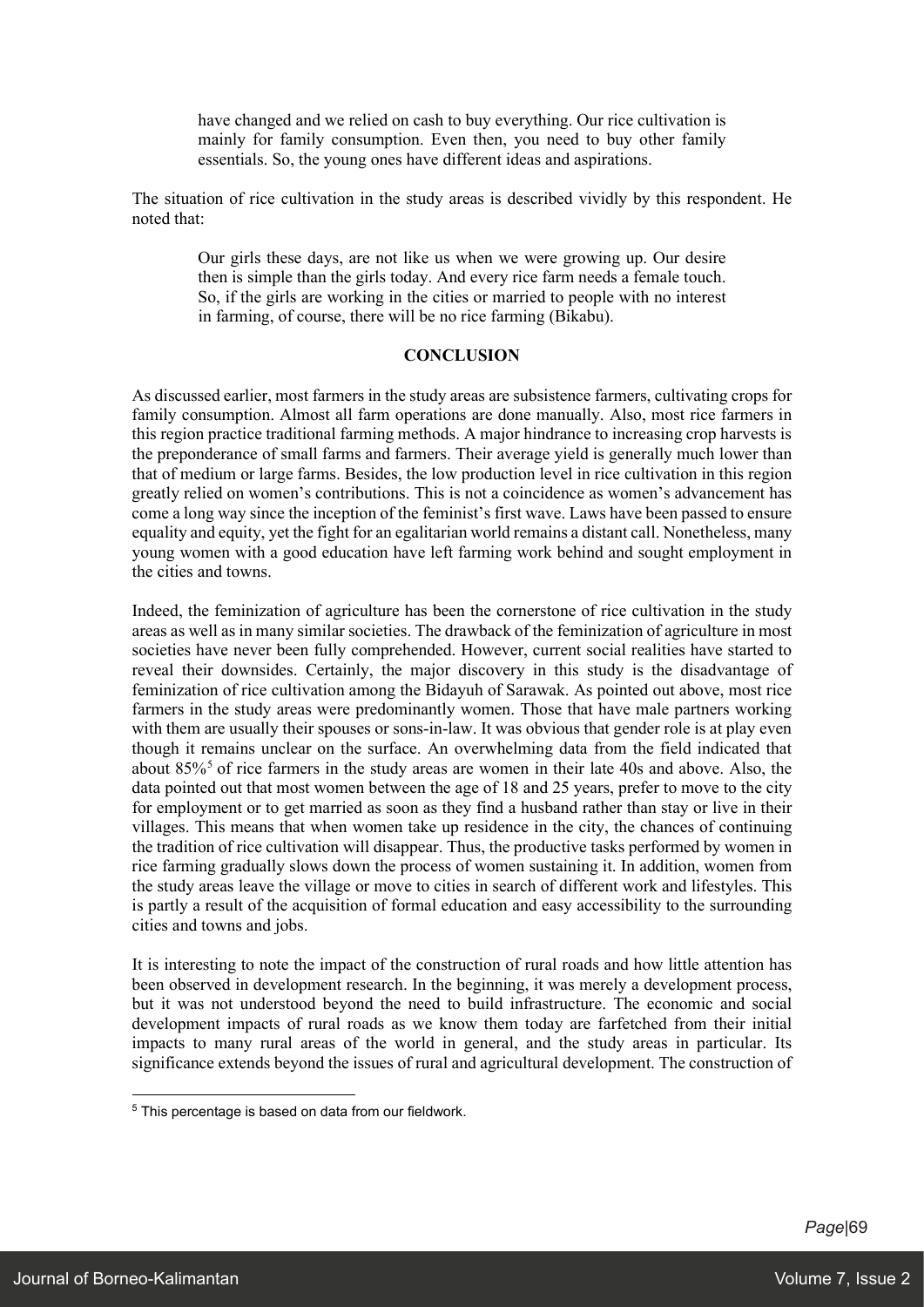feeder roads encouraged the mobility of individuals, thereby, providing the push to rural-urban migration. Data from the field showed that lots of youths start to lose interest in farming as soon as the feeder roads were constructed, creating easy access to nearby Serian town and later, Kuching. Most of the early migrants simply left farming behind.

It is necessary to establish that the issue of shrinking rice farms and production is multifaceted. Even though each factor is independent, yet they are co-dependent, working together to ensure the history of rice cultivation in the study areas is a thing of the past. Conversely, we can develop local strategies to revive rice cultivation and production in the study areas with improved awareness of the relevant land-use processes and related socioeconomic patterns. Such strategies will enhance production for sustained intensification of rice production, better investments in rice research and technology delivery, and more effective policy reforms that address livelihood and food security concerns of the most vulnerable populations in the region. Such findings may also have implications globally.

# **ACKNOWLEDGEMENT**

This project would not have been possible without the funding from the Yayasan Dayak Chair UNIMAS. Hence, we would like to extend our deepest gratitude to the Dayak Chair.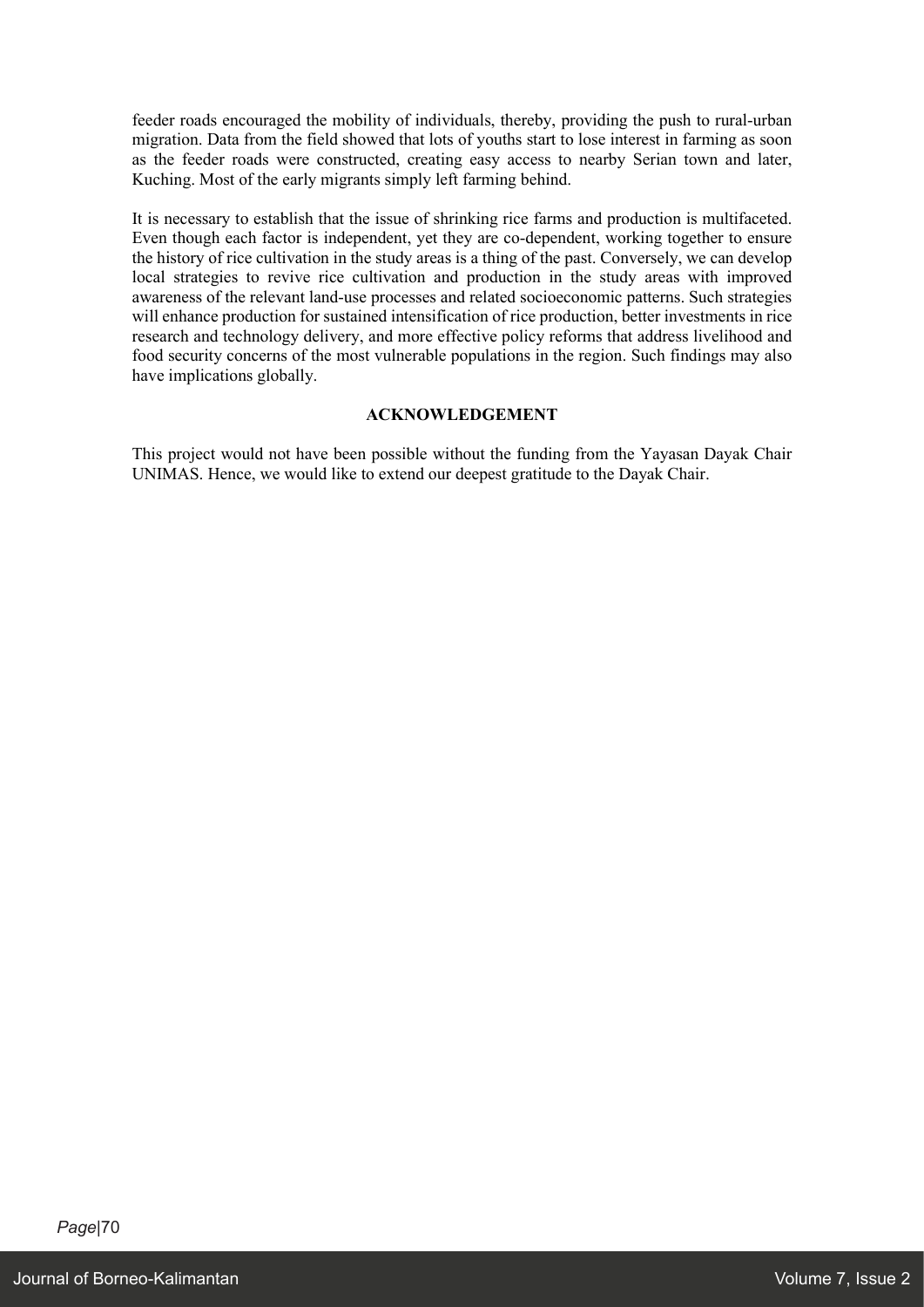### **REFERENCES**

Asadullah, M.N. and Kambhampati, U. (2021). Feminization of farming, food security and female empowerment. *Global Food Security, 29,* 100532. https://www.sciencedirect.com/science/article/abs/pii/S2211912421000420?via%3Dihub

Carvalho, M., Shagar, L.K., Cheng, N. and Kanyakumari, D. (2016, March 15). RM45bil for food import bill. *The Star.* https://www.thestar.com.my/news/nation/2016/03/15/rm45bil-for-foodimport-bill-amount-is-rm18bil-higher-than-export-tag-says-shabery/

Cross Current (CULCON) (2003). *The rich*. http://www.crosscurrents.hawaii.edu/content.aspx?lang=eng&site=japan&theme=work&subthe me=AGRIC&unit=JWORK098

Department of Statistics Malaysia (2010). *Population Distribution and Basic Demographic Statistics.* Department of Statistics Malaysia.

East-West Center (2020). *Changes in Rice Farming in Mainland Southeast Asia.* https://www.eastwestcenter.org/research/research-projects/changes-in-rice-farming-inmainland-southeast-asia

Food and Agriculture Organisation (FAO) (2009). *Why are gender equality and rural women's empowerment central to the work of FAO?* https://www.fao.org/gender/en/

Food and Agriculture Organisation (FAO) (2010). *Women in Agriculture Closing the gender gap for development.* https://www.fao.org/publications/sofa/2010-11/en/

Heng, T.S. (1994). Female migration in the context of national migration trends and patterns, Peninsular Malaysia 1981-1990. In J. Ariffin (Ed.), *Readings on Women and Development in Malaysia*. Universiti Malaya.

Joliya P., Sisodia S., Maurya A. and Kamalvanshi V. (2017) Feminization of agriculture: A dream project. *Indian Journal of Economics and Development*, *13*(2a), 515 – 518.

Kelkar G. (2007). *The Feminization of Agriculture in Asia: Implications for Women's Agency and Productivity*. UNIFEM South-Asia Regional Office.

Khoo, S-E. and Pirie, P. (1984). Female rural-to-urban migration in Peninsular Malaysia. In J.T. Fawcett, S-E. Khoo and P.C. Smith (Eds), *Women in the Cities of Asia: Migration and Urban Adaptation* (pp.125-142). Westview Press.

Metso, M. and Le Feuvre, N. (2006). *Quantitative methods for analysing gender, ethnicity and migration*. Universite de Toulouse-LeMerail.

Minority Rights Groups International (2017). *World Directory of Minorities and Indigenous Peoples*. http://minorityrights.org/minorities/indigenous-peoples-and-ethnic-minorities-insarawak/

Roberts, A. E. and Zietsma, C. (2018). Working for an app: Organizational boundaries, roles, and meaning of work in the 'on-demand' economy. In L. Ringel, P. Hiller and C. Zietsma (Eds.),